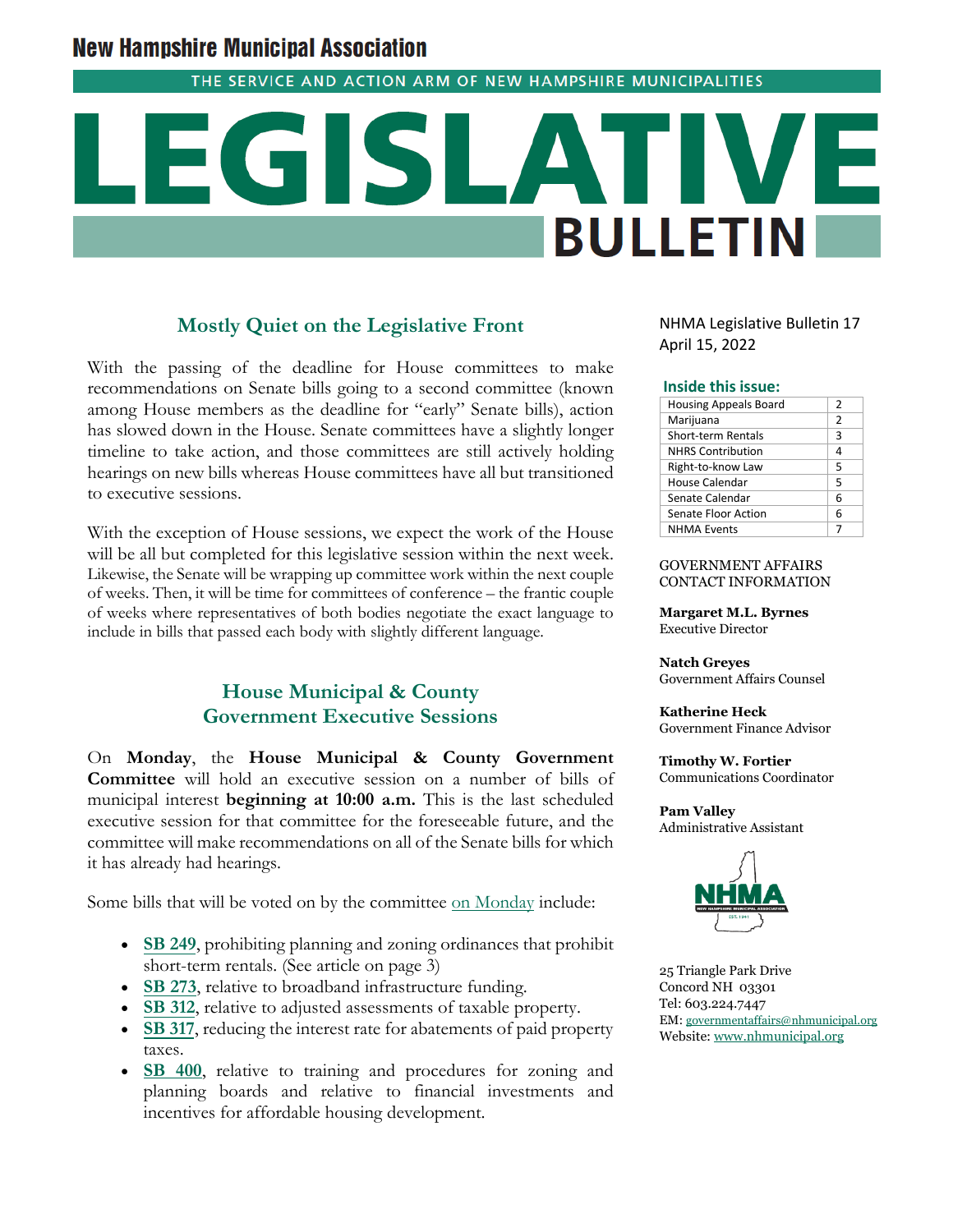Members should be aware that many committees are granting considerable flexibility to amendments, including considering amendments brought forward by original bill sponsors as well as those proposed by committee members. Members who have not yet expressed their opinion on the bills being voted on by the committee on Monday should contact members of the <u>Municipal & County Government Committee</u> before the vote occurs to express their opinion.

## **Clarifying the Housing Appeals Board's Jurisdiction**

On **Monday**, at **1:45 p.m.** in **State House Room 100**, the **Senate Election Law and Municipal Affairs Committee** will hear testimony on **HB 1307**, clarifying the jurisdiction of the Housing Appeals Board. As we reported in [Bulletin #2,](https://www.nhmunicipal.org/legislative-bulletin/2022-nhma-legislative-bulletin-02#26193) over the summer, the Housing Appeals Board (HAB) issued a decision in *[William Evans, Trustee v. Town of Pembroke](https://www.nhmunicipal.org/court-updates/select-board-decision-denying-reclassification-class-vi-road-class-v-vacated-and)*, finding that it had jurisdiction to hear an appeal over a select board's decision whether to reclassify a class VI road as a class V road.

The Housing Appeals Board was created by the legislature to deal with questions of housing and housing development, and its assertion of jurisdiction over road reclassification matters does not comport with that mandate. **HB 1307** modifies [RSA 679:5,](http://www.gencourt.state.nh.us/rsa/html/lxiv/679/679-5.htm) the Housing Appeals Board's jurisdictional statute, to allow the Housing Appeals Board to hear appeals only from planning boards, zoning boards of adjustment, building code boards of appeals, historic district commissions, and heritage commissions on applications for the development of housing.

NHMA supports the legislative effort to more clearly define the scope of the Housing Appeals Board jurisdiction to appeals from final decisions of municipal land use boards on applications for the development of housing. Please contact the members of the **[Senate Election Law and Municipal Affairs](http://www.gencourt.state.nh.us/senate/committees/committee_details.aspx?cc=1421)  [Committee](http://www.gencourt.state.nh.us/senate/committees/committee_details.aspx?cc=1421)** and ask them to recommend the bill as Ought to Pass.

## **Senate Hearing on State-Run Marijuana Establishments**

On **Wednesday, April 20**, at **9:00 a.m.** in **State House Room 100**, the **Senate Ways and Means Committee** will hear testimony on **[HB 1598](http://www.gencourt.state.nh.us/bill_Status/pdf.aspx?id=33858&q=billVersion)**, legalizing marijuana and selling it at state-run stores. **HB 1598** is a lengthy bill that has a number of implications for municipalities.

First, the bill provides for the legalization of marijuana in certain quantities. The New Hampshire Liquor Commission would set up and operate retail establishments, as well as oversee the production, manufacture, and transportation of legalized marijuana products in the state of New Hampshire. Although the marijuana stores would be physically separated from the liquor stores, it is envisioned that the day-to-day operation and oversight, including enforcement, would be very similar. However, the range of products offered for sale would be more limited than in some other states as "edibles" – such as candies, gummies, brownies, or cookies, or cannabis-infused alcoholic or nonalcoholic drinks or beverages – would not be available for sale.

Second, **HB 1598** would allow municipalities to enact ordinances prohibiting or limiting the number and type of marijuana establishments that may be permitted within the municipality and regulating the time, place, and manner of operation of those establishments. Additionally, municipalities would be authorized to enact ordinances specifying the entity within the municipality responsible for reviewing applications submitted for a registration to operate a marijuana establishment within the municipality.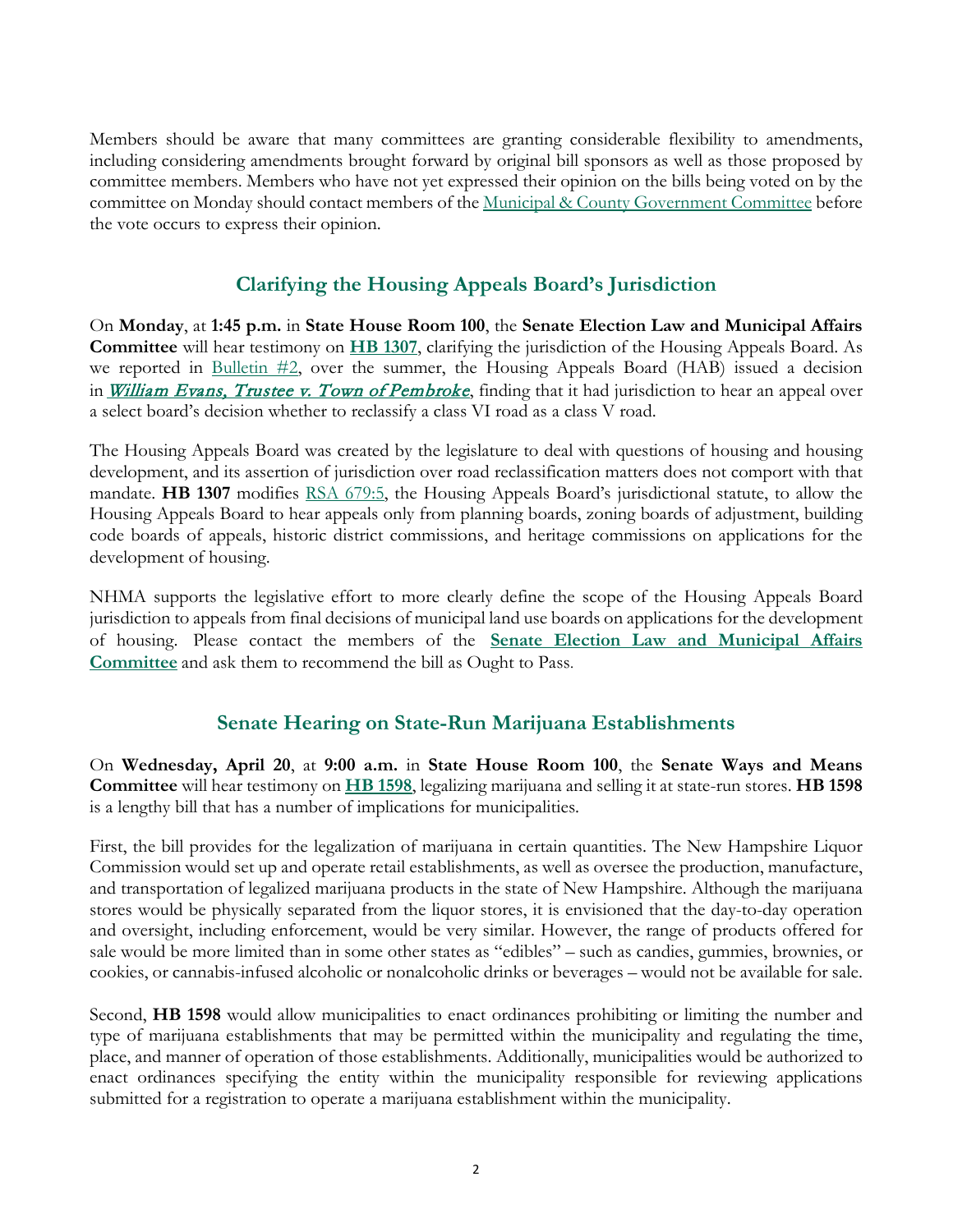Finally, the bill allocates the revenue generated by the sale of marijuana products. After the costs of operation, the profit distribution is as follows:

- Fifty percent to the education trust fund,
- Thirty percent to offset the retirement system's unfunded accrued liability,
- Ten percent, or \$25,000,000, whichever is less, to DHHS for substance use-related education, treatment, etc.,
- Five percent to public safety agencies,
- Five percent of remaining funds to DHHS for children's behavioral health services.

Sales projections vary, and statements made during the House committee hearings indicated that much of the profit during the first few years of operation would be dedicated to expanding the network of retail centers to better serve the market. Additionally, future legislation aimed at "edibles" could result in significant increases in sales volume. As such, the amount of revenue generated and used for the purpose of offsetting municipal costs relative to the retirement system or public safety agencies is indeterminable at this time.

NHMA opposes **HB 1598.** The opt-in, as opposed to an opt-out, process for prohibiting or limiting the number and type of marijuana establishments is of major concern. And, given that the bill refers to "municipalities," it will be the legislative body – the town meeting, in most municipalities – that would need to act to opt-in. With the effective date of the legislation, town meetings may not have time to consider the issue prior to the state moving to begin set-up of a marijuana establishment.

Additionally, although five percent of the remaining funds would be allocated to public safety agencies, it is unclear whether this amount would support sustainable and sufficient funding to address local impacts, such substance abuse treatment; police response and enforcement; fire department and EMS response for increases in overdoses; and Drug Recognition Experts (DRE) for local departments to ensure they can adequately enforce motor vehicle laws related to persons who choose to drive while impaired will be necessary.

Local officials should contact the members of the [Senate Ways and Means Committee](http://www.gencourt.state.nh.us/Senate/committees/committee_details.aspx?cc=35) to express their opinion on this legislation.

# **Short-Term Rentals Bill Overwhelmingly Opposed**

On Thursday, April 7, the **House Municipal & County Government Committee** held a hearing on **[SB](http://www.gencourt.state.nh.us/bill_status/pdf.aspx?id=31859&q=billVersion)  [249](http://www.gencourt.state.nh.us/bill_status/pdf.aspx?id=31859&q=billVersion)**, which would require municipalities to allow short-term rentals everywhere. Testimony in opposition to the legislation far outweighed testimony in support. **Thank you to the local officials and New Hampshire residents who testified or sent letters in opposition to this bill.** Additionally, [the governor](https://newhampshirebulletin.com/briefs/sununu-opposes-bill-to-prohibit-short-term-rental-bans-youre-going-down-the-wrong-path/)  [has again made statements](https://newhampshirebulletin.com/briefs/sununu-opposes-bill-to-prohibit-short-term-rental-bans-youre-going-down-the-wrong-path/) about the problems with this bill, commenting, "I also don't like telling towns what they can and can't do. If you're going to believe in local control, then you believe in local control.

#### We agree.

Despite the strong showing of opposition at the recent hearing, it is important for municipal officials to continue to speak with their representatives about why **SB 249** is bad for New Hampshire. The committee will hold an executive session on the bill on **Monday**, starting at **10:00 a.m**.

Unprecedented override of local zoning authority. We keep hearing that this legislation is about preventing "bans" on short-term rentals. But that's not what **SB 249** is about. It is about an unprecedented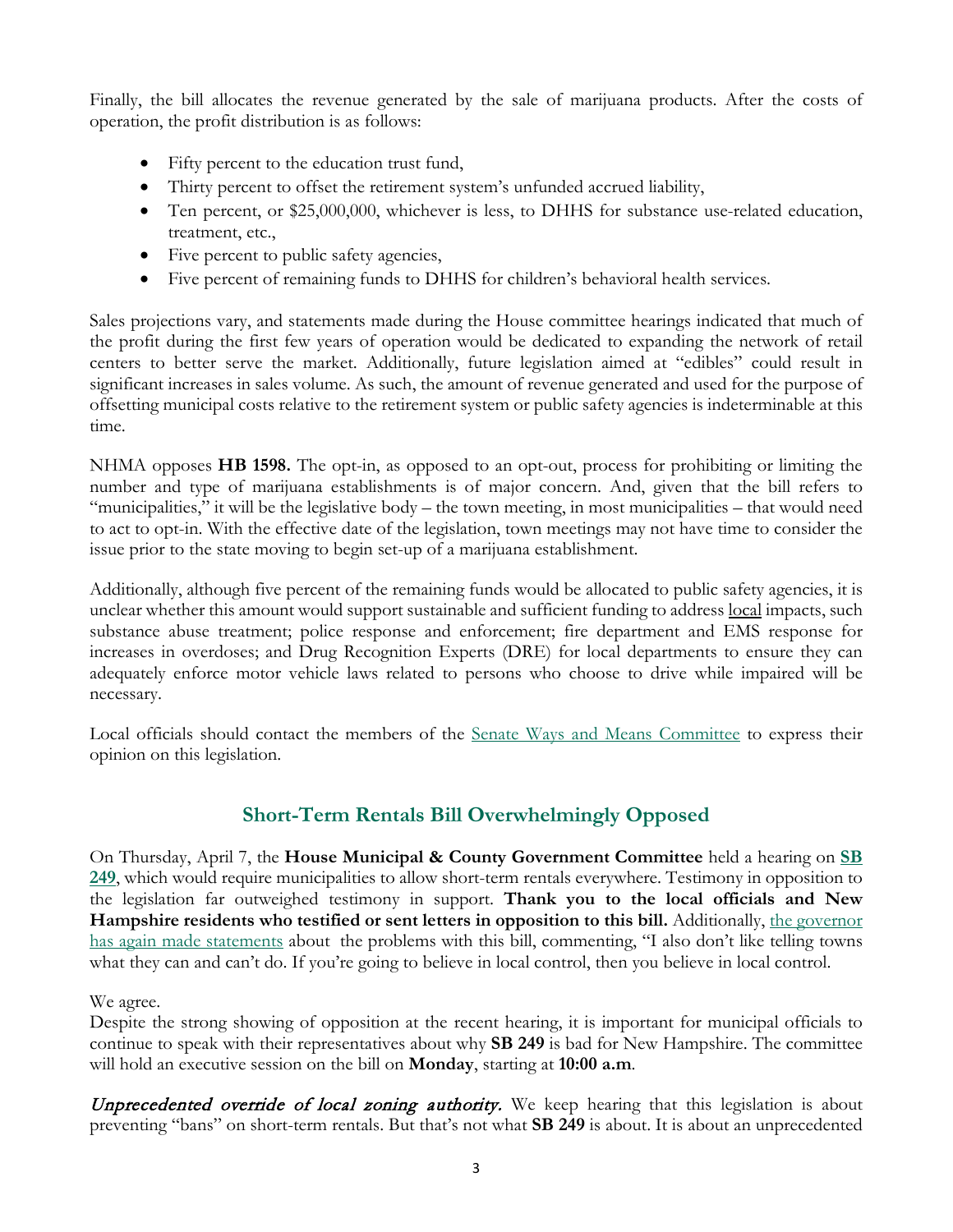and extraordinary carve out for one single land use above all others. **SB 249** would require a municipality to allow short-term rentals everywhere. Other than "the tilling of soil and the growing and harvesting of crops," New Hampshire law does not require municipalities to allow any use of property in all zoning districts. Although certain uses—workforce housing, manufactured housing, accessory dwelling units—must be allowed in some parts of every municipality subject to some conditions, no use must be permitted everywhere. Even single-family dwellings may be prohibited in some districts. In fact, the bill really creates its own ban—a ban on the ability of local legislative bodies to adopt zoning ordinances and other regulations that balance different needs and different land uses.

**SB 249** does not even allow municipalities to distinguish between owner-occupied rentals and investmentproperties, which are being bought by investors who have no intention of living there and are operating these properties as commercial rentals in residential areas, without regard to the concerns of the neighbors or the town. As a result, this bill does not address the needs or interests of local residents.

**Internally conflicting and confusing language.** The definition of "short-term rental" and the breadth of the mandate in **SB 249** are deeply problematic and conflicting. Although the bill defines "short-term rental" and "vacation rental" as a "single-family or 2-family building or structure," it also states that any "building or structure" must be allowed as a short-term rental, regardless of its "classification, use, or occupancy," and regardless of whether it is "conforming or non-conforming." This means not only must all dwelling units be allowed as short-term rentals everywhere, so must sheds, pool houses, barns, and offices—just to name a few.

No new authority for cities and towns. **SB 249** does not grant municipalities new authority, as some proponents have claimed. The authority to require inspections of properties already exists: Cities (RSA 47:17, XIX) and towns (RSA 41:11-c) have express authority to "establish regulations relative to businesses obtaining municipal permits." Municipalities also have authority to require health and safety inspections as a condition to granting a special exception or conditional use permit. Similarly, the section of the bill that allows municipalities to regulate noise, parking, health, sanitation, and enforce other town regulations merely restates authority cities and towns already possess.

You can still contact members of the [Municipal and County Government Committee](http://www.gencourt.state.nh.us/house/committees/committeedetails.aspx?id=11) and ask your own representatives to oppose **SB 249** when it goes to the House for a vote.

#### **Two Bills Now Propose 7.5 Percent State Contribution to NHRS**

On **Wednesday**, the **Senate Executive Departments and Administration Committee** held a public hearing **[HB 1417](http://www.gencourt.state.nh.us/bill_status/pdf.aspx?id=28309&q=billVersion)**, which would reinstate a 7.5 percent state contribution toward the employer's cost of the New Hampshire Retirement System (NHRS) contribution for teachers, police, and firefighters beginning on July 1, 2023. This bill would provide direct property tax relief as the fiscal note states municipalities will see a reduction in expenditures amounting to \$27.7 million in fiscal year 2023, and \$28.47 million in fiscal year 2024. Thank you to our members who testified, submitted written testimony, signed in online, submitted estimated impacts for our survey, and contacted their senators and representatives. This bill remains in committee awaiting an executive session.

At the same time as the public hearing on **HB 1417**, the **Senate Ways and Means Committee** was offered a non-germane amendment to **[HB 1221](http://www.gencourt.state.nh.us/bill_status/pdf.aspx?id=34444&q=amendment)**. As amended, the bill would not only reduce the rate of the business profits tax from 7.6 percent to 7.5 percent, but it would also provide a *one-time* payment by the state of 7.5 percent (estimated \$27.7 million) of the employer contribution costs for teachers, police, and firefighters in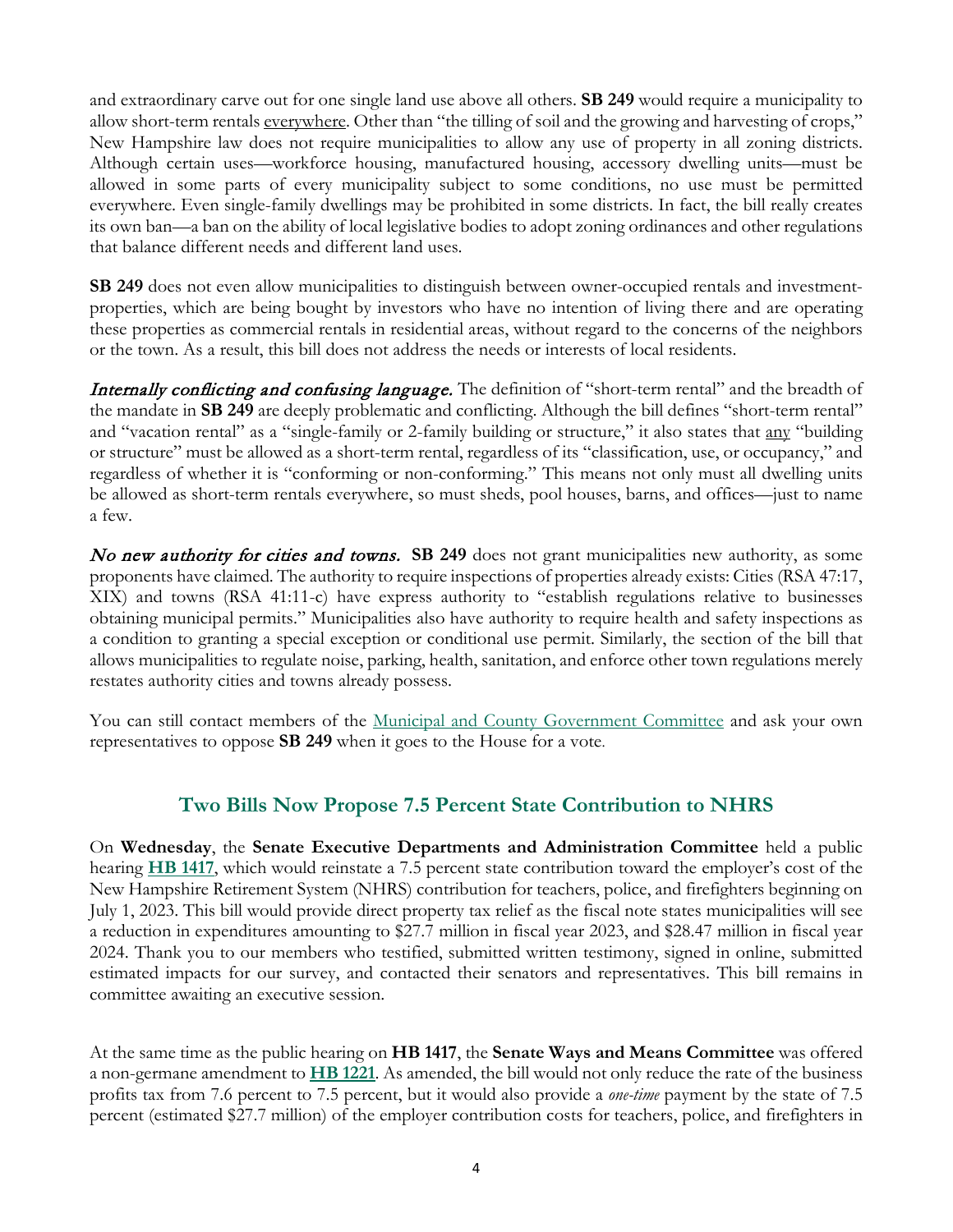fiscal year 2023. **HB 1221** was recommended as Ought to Pass by the committee and will be taken up by **Senate** on **Thursday, April 21**.

The difference between the two bills is that **HB 1221** would provide a one-time payment from surplus, while **HB 1417** would re-instate the contribution for future years and become part of the state budget. NHMA supports the reinstatement of a consistent state contribution that municipalities can use to build their annual budgets. Should the one-time payment proposed in **HB 1221** pass instead of **HB 1417**, we will continue to advocate for the state contribution to be included next year in the state budget.

We continue to encourage local officials to contact their senators to support **HB 1417** and **HB 1221** as amended.

## **Right-to-Know Laws Bills**

Yesterday, the **Senate Judiciary Committee** heard testimony on **[HB 1073](http://www.gencourt.state.nh.us/bill_status/pdf.aspx?id=33195&q=billVersion)**, which would have effectively undone the codification of the Right-to-Know Law exemption for records protected by attorney-client privilege and the attorney-work product doctrine that the legislature passed last year. Late yesterday evening, the committee voted 5-0 to recommend the bill as Inexpedient to Legislate. **Thank you to the attorneys who came out to oppose the bill and the municipal officials who sent written testimony.**

Unfortunately, **[SB 344](http://www.gencourt.state.nh.us/bill_status/pdf.aspx?id=33860&q=billVersion)**, which we wrote about [last week,](https://www.nhmunicipal.org/legislative-bulletin/2022-nhma-legislative-bulletin-16) did not have a positive outcome yesterday. The **House Judiciary Committee** recommended the bill as Inexpedient to Legislate in a party-line vote of 11- 10. This bill would have given public bodies flexibility with allowing remote attendance at public meetings, but with significant safeguards in place to protect the public's access. We are grateful to the senators who worked so hard to move this compromise legislation forward to this point.

# **HOUSE CALENDAR**

#### **MONDAY, APRIL 18, 2022**

#### **EXECUTIVE DEPARTMENTS AND ADMINISTRATION, Room 302-304, LOB**

10:00 a.m. **SB 53**, relative to confidentiality of department of revenue administration records.

#### **TUESDAY, APRIL 19, 2022**

# **EXECUTIVE DEPARTMENTS AND ADMINISTRATION, Room 302-304, LOB**

10:00 a.m. **SB 274**, relative to governmental construction contracts.

## **SENATE CALENDAR**

#### **MONDAY, APRIL 18, 2022**

#### **ELECTION LAW AND MUNICIPAL AFFAIRS, Room 100, SH**

- 1:00 p.m. **HB 1163,** relative to over voted ballots.
- 1:10 p.m. **HB 1174**, relative to election challengers.
- 1:20 p.m. **HB 1667**, relative to the standard and optional veterans' tax credits and the all veterans' tax credit.
- 1:30 p.m. **HB 1406**, authorizing municipalities to collect compost.
- 1:45 p.m. **HB 1307**, modifying the authority and duties of the housing appeals board.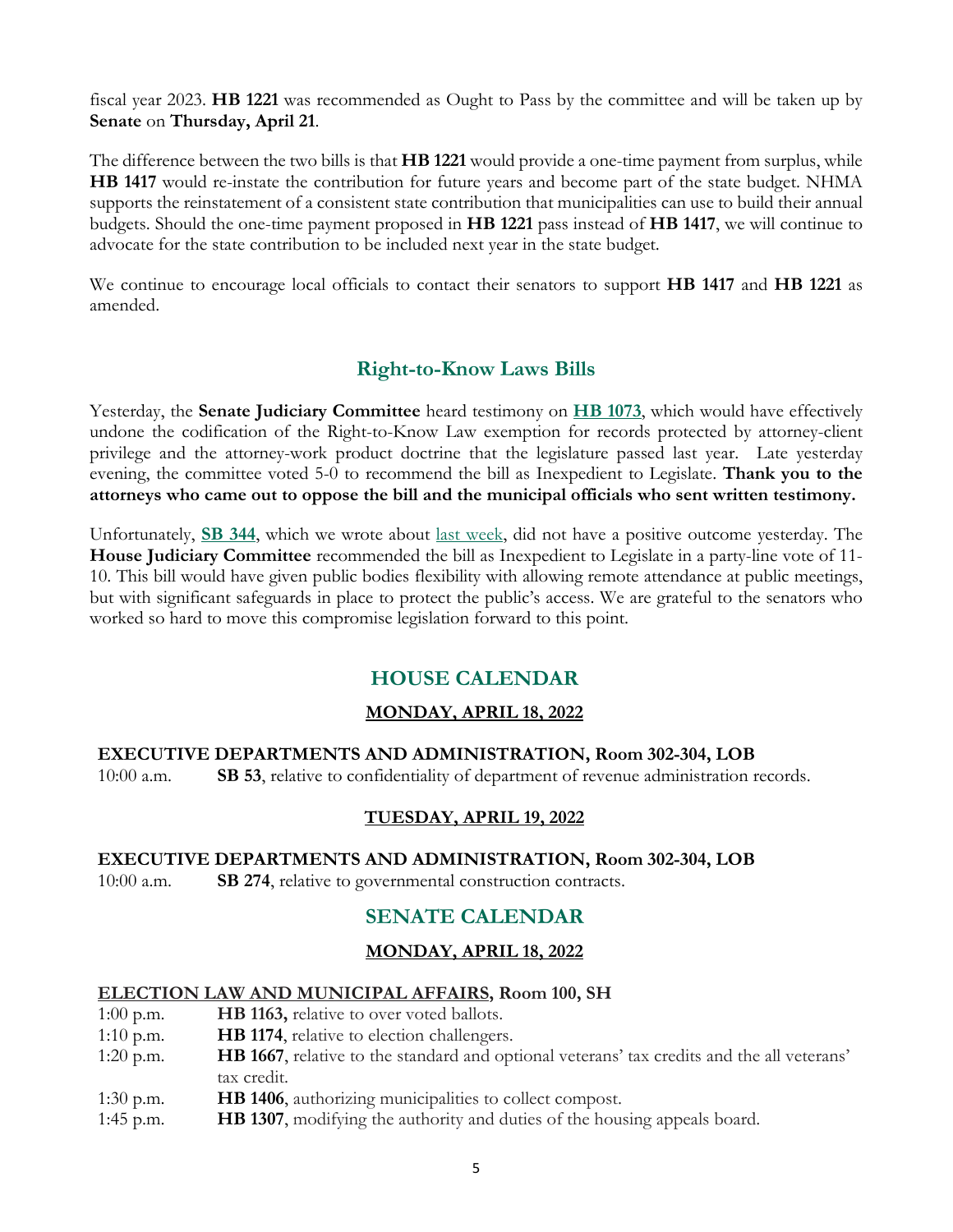#### **TUESDAY, APRIL 19, 2022**

#### **ENERGY AND NATURAL RESOURCES, Room 103, SH**

9:10 a.m. **HB 1186**, relative to companion animals during a declared state of emergency.

#### **JUDICIARY, Room 100, SH**

- 1:15 p.m. **HB 1101**, relative to a forfeiture of personal property.
- 2:00 p.m. **HB 1266**, relative to restrictions on enforcement of federal immigration laws.
- 2:15 p.m. **HB 1178**, prohibiting the state from enforcing any federal statute, regulation, or Presidential Executive Order that restricts or regulates the right of the people to keep and bear arms.

#### **TRANSPORTATION, Room 101, LOB**

1:30 p.m. **HB 1432**, prohibiting the use of state funds for new passenger rail projects.

#### **WEDNESDAY, APRIL 20, 2022**

#### **HEALTH AND HUMAN SERVICES, Rooms 201-203, LOB**

9:00 a.m. **HB 1455**, relative to state enforcement of federal vaccination mandates.

9:30 a.m. **HB 1210**, relative to exemptions from vaccine mandates.

#### **WAYS AND MEANS, Room 100, SH**

9:00 a.m. **HB 1598-FN**, legalizing the possession and use of cannabis.

#### **SENATE FLOOR ACTION**

Thursday, April 14, 2022

**HB 87**, relative to the definition of electioneering. **Interim Study.**

**HB 169**, establishing a commission to study the removal of unused utility poles following the transition of equipment, lines, and cables to new utility poles. **Passed with Amendment.**

**HB 579**, requiring notice to the public before immigration checkpoints are conducted. **Inexpedient to Legislate.**

**HB 597-FN**, relative to the expectation of privacy. **Interim Study.**

**HB 1122**, authorizing municipalities to collect and resell construction and demolition debris**. Inexpedient to Legislate.**

**HB 1157**, relative to electronic ballot counting devices. **Passed.**

**HB 1457-FN**, relative to chain of custody of ballot boxes after an election. **Passed.**

**HB 1527-FN**, relative to vote returns. **Passed.**

**HB 1614-FN**, requiring the recording and storing of digital video in all state-funded juvenile detention facilities. **Passed.**